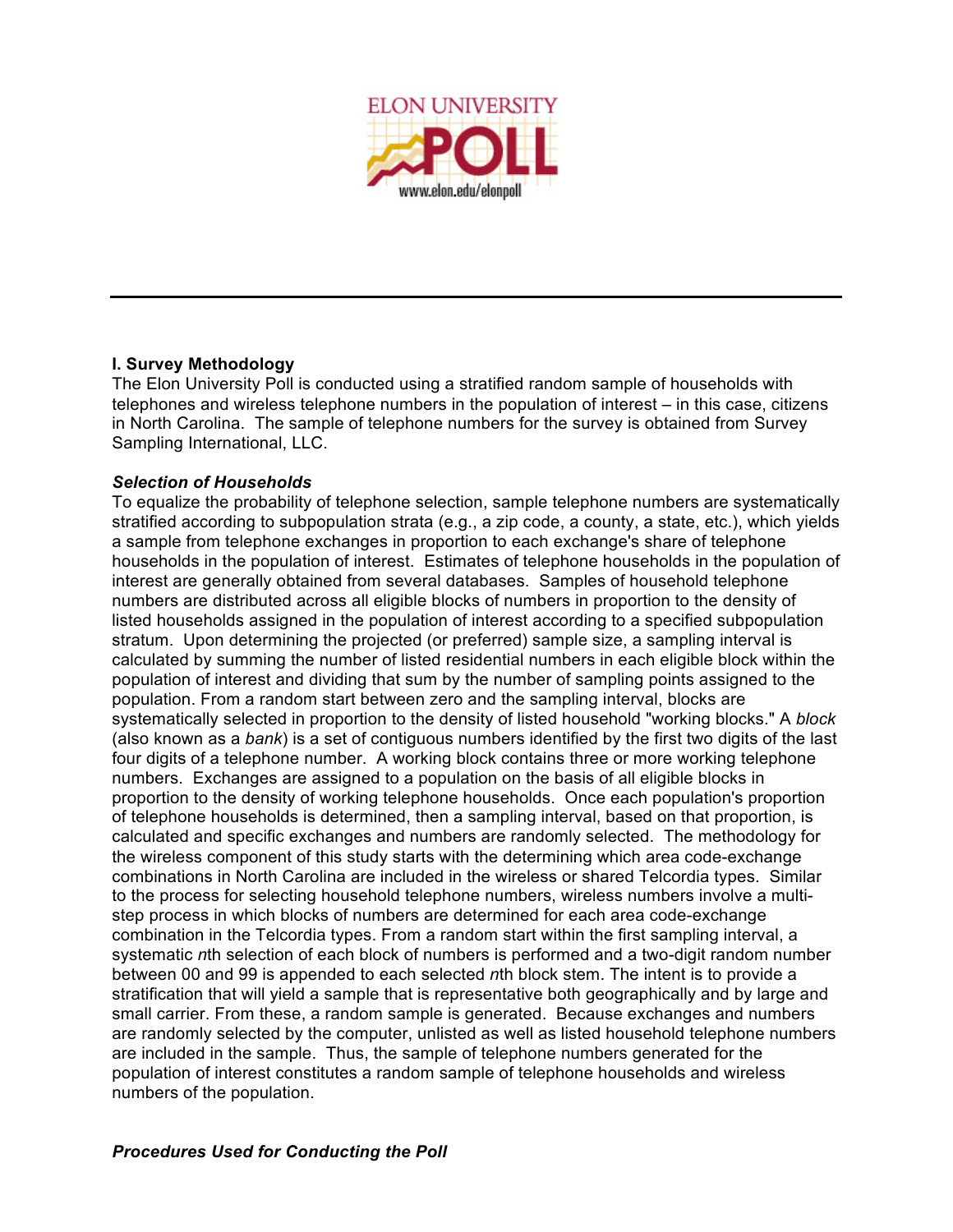The survey was conducted Monday, April 19<sup>th</sup>, through Thursday, April 22<sup>nd</sup>, of 2010. During this time calls were made from 5:00 pm to 9:00 pm. The Elon University Poll uses CATI system software (Computer Assisted Telephone Interviewing) in the administration of surveys. For each working telephone number in the sample, several attempts were made to reach each number. Only individuals 18 years or older were interviewed; those reached at business or work numbers were not interviewed. For each number reached, one adult is generally selected based on whether s/he is the oldest or youngest adult. Interviews, which are conducted by live interviewers, are completed with adults from the target population as specified. Interviews for this survey were completed with 607 adults from North Carolina. For a sample size of 60, there is a 95 percent probability that our survey results are within plus or minus 4.1 percentage points (the margin of sampling error) of the actual population distribution for any given question. For sub-samples (a subgroup selected from the overall sample), the margin of error is higher depending on the size of the subsample. When we use a subsample, we identify these results as being from a subsample and provide the total number of respondents and margin of error for that subsample. In reporting our results, we note any use of a subsample where applicable. Because our surveys are based on probability sampling, there are a variety of factors that prevent these results from being perfect, complete depictions of the population; the foremost example is that of margin of sampling error (as noted above). With all probability samples, there are theoretical and practical difficulties estimating population characteristics (or parameters). Thus, while efforts are made to reduce or lessen such threats, sampling error as well as other sources of error – while not all inclusive, examples of other error effects are non-response rates, question order effects, question wording effects, etc. – are present in surveys derived from probability samples.

#### *Questions and Question Order*

The Elon University Poll provides the questions as worded and the order in which these questions are administered (to respondents). Conspicuous in reviewing some questions is the "bracketed" information. Information contained within brackets ( [ ] ) denotes response options as provided in the question; this bracketed information is rotated randomly to ensure that respondents do not receive a set order of response options presented to them, which also maintains question construction integrity by avoiding respondent acquiescence based on question composition. Some questions used a probe maneuver to determine a respondent's intensity of perspective. Probe techniques used in this questionnaire mainly consist of asking a respondent if their response is more intense than initially provided. For example, upon indicating whether s/he is satisfied or dissatisfied, we asked the respondent "would you say you are very 'satisfied'/'dissatisfied'". This technique is employed in some questions as opposed to specifying the full range of choices in the question. Though specifying the full range of options in questions is a commonly accepted practice in survey research, we sometimes prefer that the respondent determine whether their perspective is stronger or more intense for which the probe technique used. Another method for acquiring information from respondents is to ask an "openended" question. The open-ended question is a question for which no response options are provided, i.e., it is entirely up to the respondent to provide the response information.

#### *The Elon University Poll*

The Elon University Poll is conducted under the auspices of the Center for Public Opinion Polling (Hunter Bacot, Director & Mileah Kromer, Assistant Director), which is a constituent part of the Institute for Politics and Public Affairs (George Taylor, Director); both these organizations are housed in the department of political science at Elon University. These academic units are part of Elon College, the College of Arts and Sciences at Elon University. The Elon University administration, led by Dr. Leo Lambert, President of the university, fully support the Elon University Poll as part of its service commitment to state, regional, and national constituents. Dr. Hunter Bacot, a professor in the department of political science, directs the Elon University Poll. Elon University students administer the survey as part of the University's commitment to experiential learning where "students learn through doing."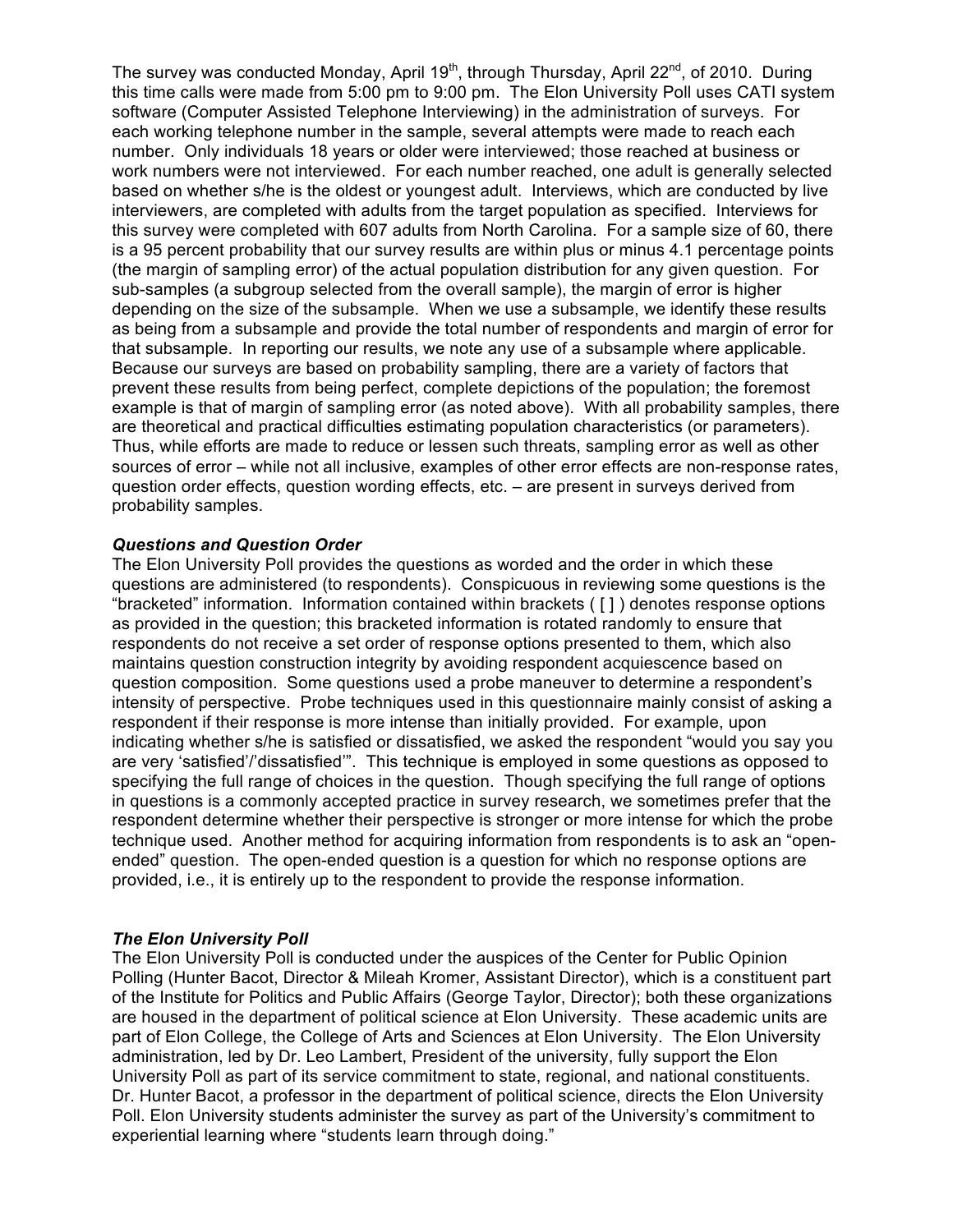## **II. Survey Instrument and Percent Distributions by Question**

**Interviews were completed with 607 adults from households in the North Carolina. For a sample size of 607, there is a 95 percent probability that our survey results are within plus or minus 4.1 percentage points (the margin of sampling error) of the actual population distribution for any given question. Due to rounding, column totals may not equal 100 percent as indicated. Data are weighted to reflect the adult population in terms of gender, age, and race.**

| About the Codes appearing in Questions and Responses |                                                                                                                                                                                                                                                                                                                                                                                                                                                                   |  |  |  |  |  |
|------------------------------------------------------|-------------------------------------------------------------------------------------------------------------------------------------------------------------------------------------------------------------------------------------------------------------------------------------------------------------------------------------------------------------------------------------------------------------------------------------------------------------------|--|--|--|--|--|
|                                                      |                                                                                                                                                                                                                                                                                                                                                                                                                                                                   |  |  |  |  |  |
| <b>Response Options not</b><br>offered               | Response options are not offered to the person taking<br>the survey (respondent); these are included in the<br>question asked and randomly rotated (and denoted by<br>brackets, []). Response options are generally offered<br>only for demographic questions (background<br>characteristic, e.g., age, education, income, etc.).                                                                                                                                 |  |  |  |  |  |
| $(v)$ = volunteered response                         | Respondents volunteer response option. As response<br>options are not offered to those taking the survey, some<br>respondents offer or volunteer response options.<br>Though not all volunteered options can be anticipated,<br>the more common options are noted.                                                                                                                                                                                                |  |  |  |  |  |
| $(p)$ = probed response                              | Respondents self-place in this option or category. A<br>probe maneuver is used in questions to allow the<br>respondent to indicate whether her/his response is more<br>intense than initially provided for in the choices<br>appearing in the question. For example, on probe<br>questions the interviewer, upon a respondent indicating<br>that she/he is satisfied (or dissatisfied), is instructed to<br>ask him/her "Would you say you are "very satisfied"?" |  |  |  |  |  |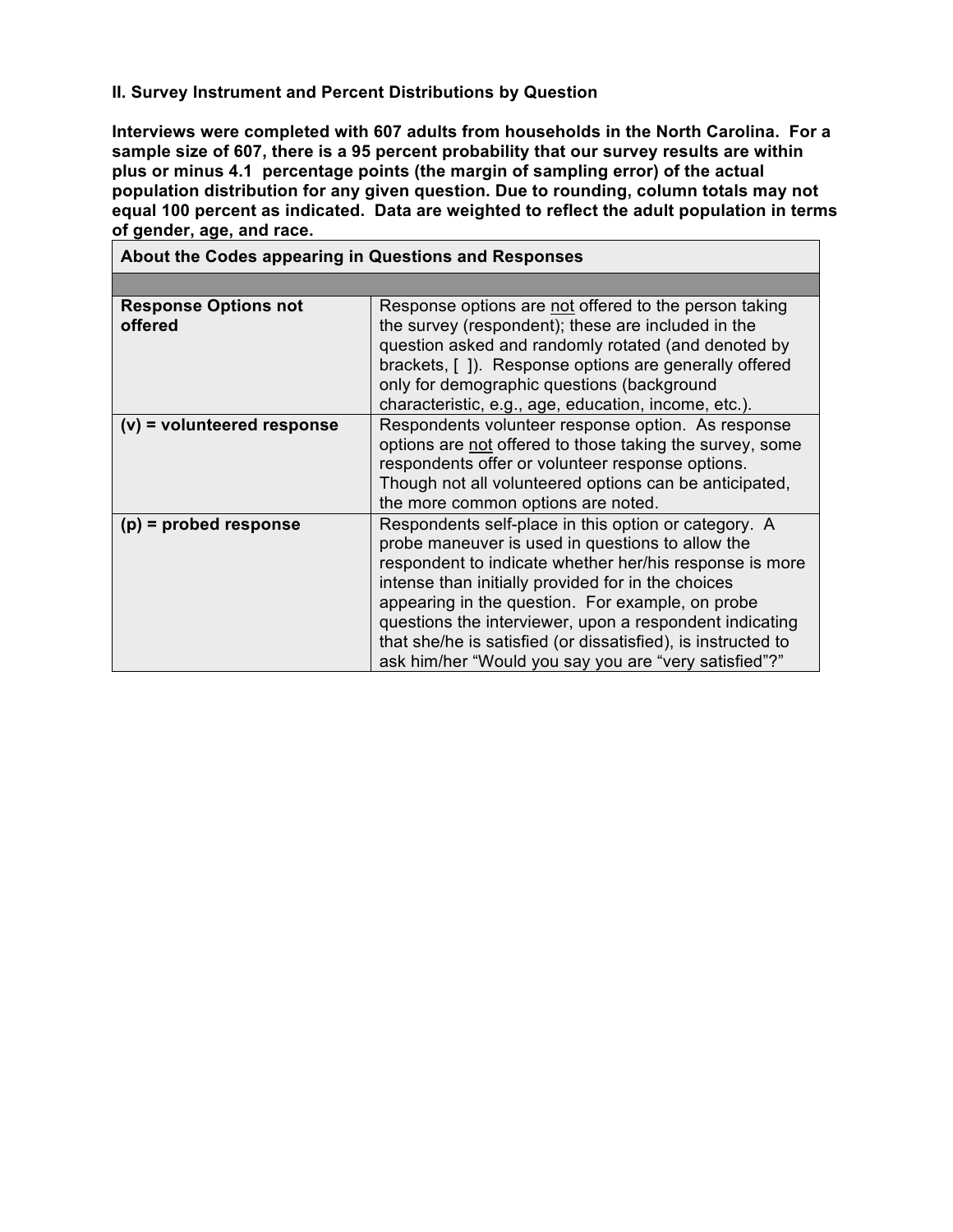**Now, I'd like to ask you about some rules being proposed for people working for the state or appointed to serve in a state agency, board, or commission. . .**

**I'm going to read you some questions about these rules and I want you to rate each one** on a scale of 1 to 7, where [7 means the rule is too strict, 4 means it is about right, and 1 **means it is not strict enough.]**

|  |  | So as I read each one, please rate it on the scale of 1 to 7. |  |  |  |  |
|--|--|---------------------------------------------------------------|--|--|--|--|
|  |  |                                                               |  |  |  |  |

|                                                                                                                                                                                                                                                                         | <b>Not</b><br><b>Strict</b><br>Enough<br>1 | 2 & 3 | <b>About</b><br><b>Right</b><br>$\boldsymbol{4}$ | 5 & 6 | Too<br><b>Strict</b><br>$\overline{7}$ | Don't<br><b>Know</b><br>(v) |
|-------------------------------------------------------------------------------------------------------------------------------------------------------------------------------------------------------------------------------------------------------------------------|--------------------------------------------|-------|--------------------------------------------------|-------|----------------------------------------|-----------------------------|
| Requiring a person to wait at least a year<br>before they can work for a company or<br>organization that they do business with.<br>Do you think this rule is [not strict enough,<br>about right, or too strict]?                                                        | 14.2                                       | 6.3   | 41.0                                             | 12.8  | 21.6                                   | 4.1                         |
| Requiring a person to give up their<br>retirement pension if they are convicted of<br>a felony related to their appointment.<br>Do you think this rule is [not strict enough,<br>about right, or too strict]?                                                           | 13.0                                       | 5.1   | 46.5                                             | 12.4  | 19.3                                   | 3.6                         |
| Requiring a person to resign their<br>appointment if they refuse to cooperate<br>with an investigation, or are officially<br>accused of a felony offense related to their<br>appointment. Do you think this rule is [not<br>strict enough, about right, or too strict]? | 20.4                                       | 6.7   | 49.8                                             | 10.2  | 10.5                                   | 2.5                         |
| Requiring a person to resign from their<br>appointment if they miss more than a<br>quarter of their board or commission<br>meetings. Do you think this rule is [not<br>strict enough, about right, or too strict]?                                                      | 15.0                                       | 8.0   | 56.2                                             | 9.5   | 9.4                                    | 1.9                         |
| Requiring a person to sign a pledge that<br>identifies any conflicts of interest they<br>have. Do you think this rule is [not strict<br>enough, about right, or too strict]?                                                                                            | 14.5                                       | 10.8  | 54.0                                             | 8.8   | 7.4                                    | 4.7                         |
| Requiring a person to refuse gifts from a<br>company or organization that they do<br>business with. Do you think this rule is [not<br>strict enough, about right, or too strict]?                                                                                       | 16.4                                       | 4.7   | 53.4                                             | 10.2  | 11.6                                   | 3.7                         |

Total=607; +/-4.1%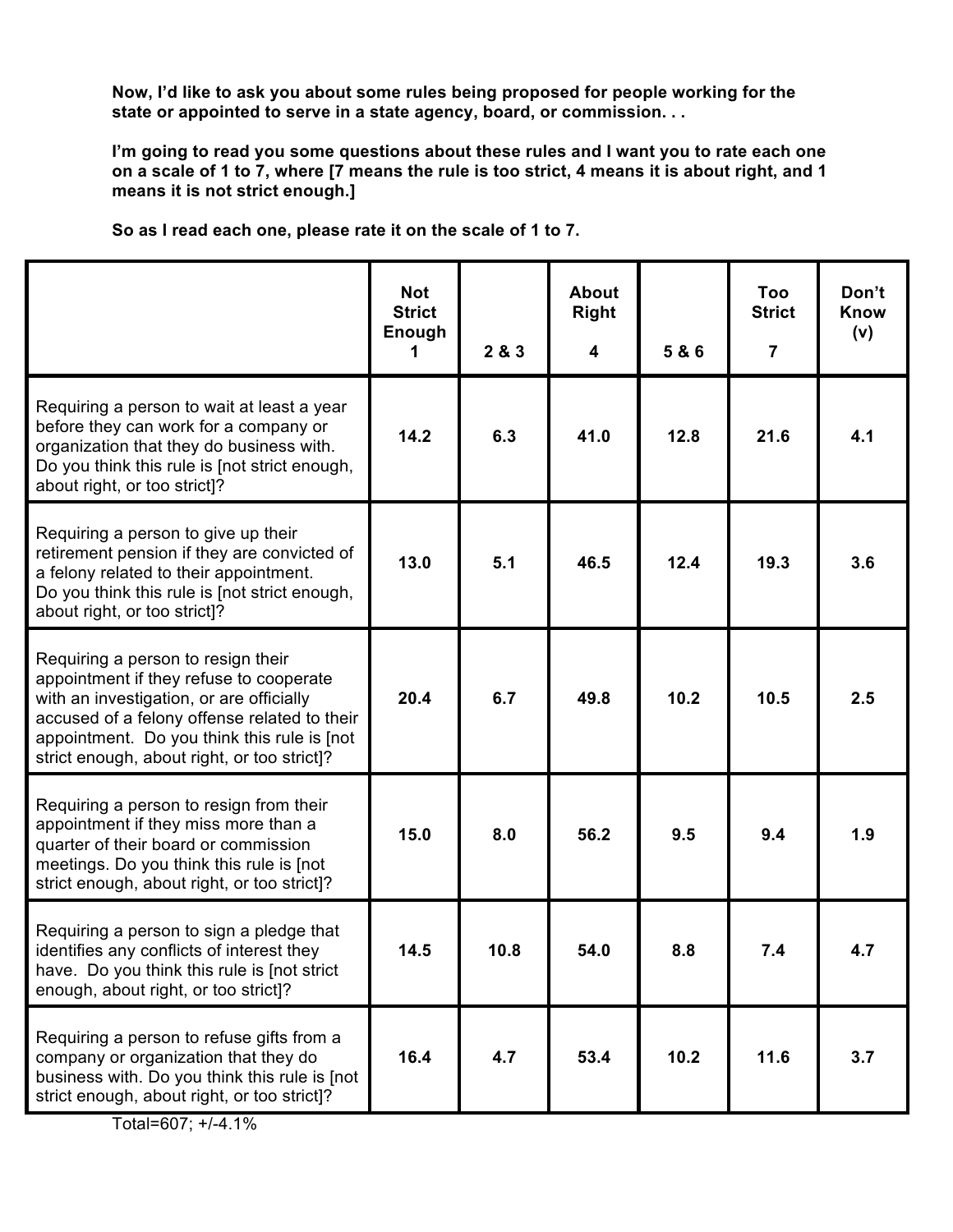**Next, I'd like to ask you a few questions about offshore oil drilling.**

**As you are likely aware, drilling for oil is now open to areas that include the North Carolina Coast… Just so that we are clear, when talking about "offshore drilling" we are talking about the federal government leasing the rights to explore, develop, and produce oil and gas in waters off the U.S. coast.**

**So with this mind, do you [support or oppose] offshore drilling for oil and gas off the coast of North Carolina.**

|                      | March 2009 | April 2010                    |
|----------------------|------------|-------------------------------|
| STRONGLY OPPOSE (p)  | 13.6       | 12.7                          |
| <b>OPPOSE</b>        | 15.2       | 17.4                          |
| <b>SUPPORT</b>       | 35.3       | 36.4                          |
| STRONGLY SUPPORT (p) | 30.8       | 26.5                          |
| DON'T KNOW (v)       | 4.6        | 6.5                           |
| REFUSED (v)          | 0.5        | 0.5                           |
| Total                |            | N=758; +/-3.6% N=607; +/-4.1% |

## **Next, I'm going to read you some statements about energy supply and conservation.**

|                                                                                                                          | <b>Strongly</b><br><b>Disagree</b><br>(p) | <b>Disagree</b> | Agree | <b>Strongly</b><br>Agree (p) | Don't<br>Know<br>(v) |
|--------------------------------------------------------------------------------------------------------------------------|-------------------------------------------|-----------------|-------|------------------------------|----------------------|
| Do you [agree or disagree] with<br>increasing the use of nuclear<br>power                                                | 12.6                                      | 23.5            | 35.9  | 19.9                         | 8.2                  |
| Do you [agree or disagree] with<br>spending more on urban rail &<br>bus systems                                          | 8.0                                       | 20.4            | 45.3  | 19.9                         | 6.4                  |
| Do you [agree or disagree] with<br>increasing federal funding for<br>research on wind, solar, and<br>hydrogen technology | 8.1                                       | 14.6            | 46.5  | 28.3                         | 2.5                  |
| Do you [agree or disagree] with<br>expanding offshore oil and gas<br>drilling in U.S. waters                             | 9.0                                       | 18.9            | 43.2  | 22.7                         | 6.2                  |

Total=607; +/-4.1%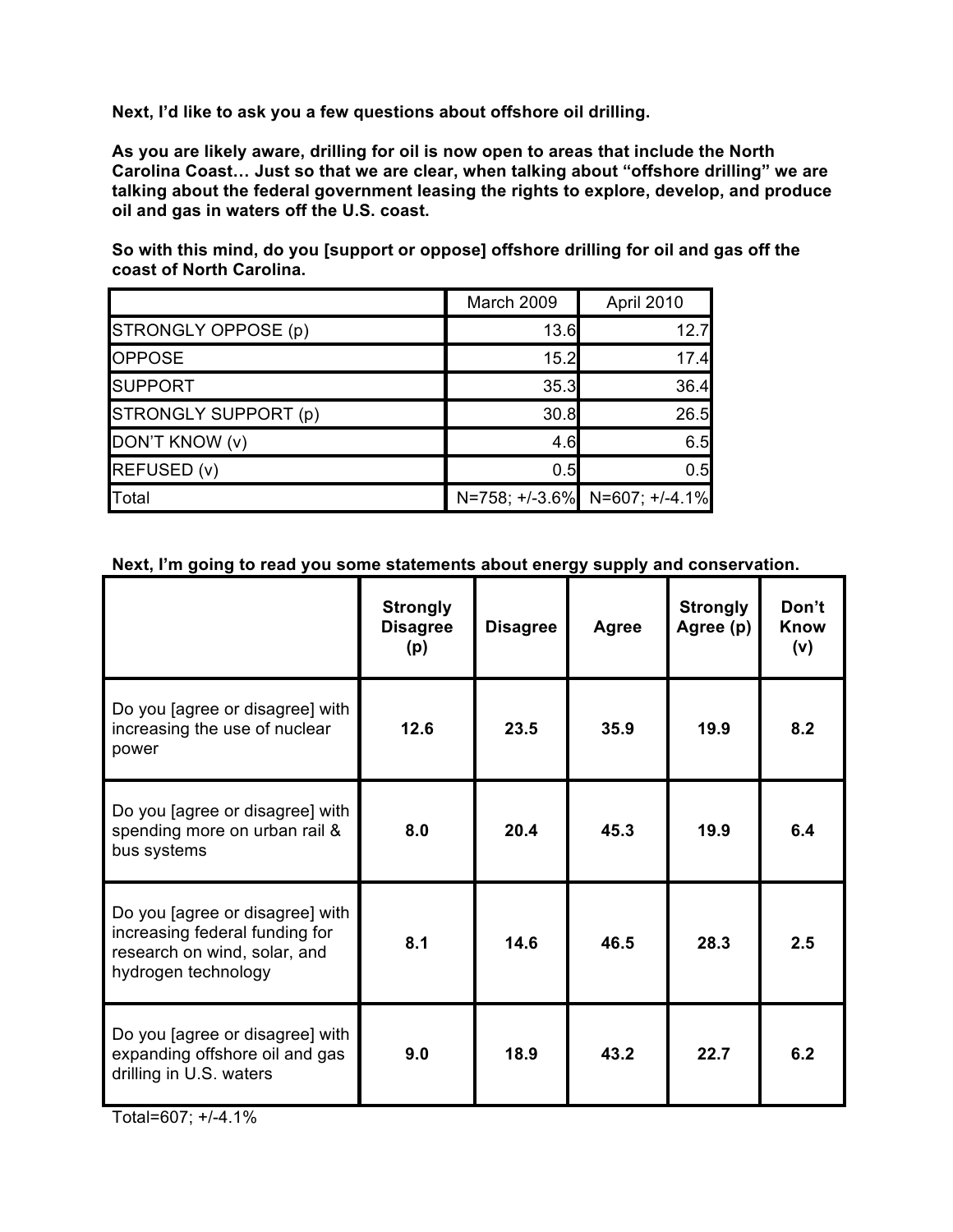**Now I'm going to ask you about video poker in North Carolina. . .**

|                                  | March 2009 | April 2010                   |
|----------------------------------|------------|------------------------------|
| STRONGLY OPPOSE (p)              | 23.6       | 24.9                         |
| <b>OPPOSE</b>                    | 29.1       | 23.2                         |
| <b>SUPPORT</b>                   | 22.7       | 30.3                         |
| STRONGLY SUPPORT (p)             | 5.4        | 4.3                          |
| SUPPORT IT AT CASINO ONLY (v)    | 1.0        | 0.7                          |
| THOUGHT IT WAS NOT AVAILABLE (v) |            | 0.4                          |
| DON'T KNOW (v)                   | 17.7       | 15.9                         |
| REFUSED (v)                      | 0.4        | 0.3                          |
| Total                            |            | N=620; +/4.0% N=607; +/-4.1% |

**Do you [support or oppose] video poker being available for play throughout North Carolina?**

## **Do you believe video poker should be [legal or illegal] in North Carolina?**

|                              | March 2009 | April 2010                   |
|------------------------------|------------|------------------------------|
| ILLEGAL (NOT ALLOWED)        | 45.4       | 44.6                         |
| LEGAL (ALLOWED)              | 38.3       | 45.5                         |
| SHOULD REMAIN LIKE IT IS (v) | 2.3        | 0 7I                         |
| DON'T KNOW (v)               | 13.8       | 8.7                          |
| REFUSED (v)                  | 0.1        | 0.6                          |
| <b>T</b> otal                |            | N=620; +/4.0% N=607; +/-4.1% |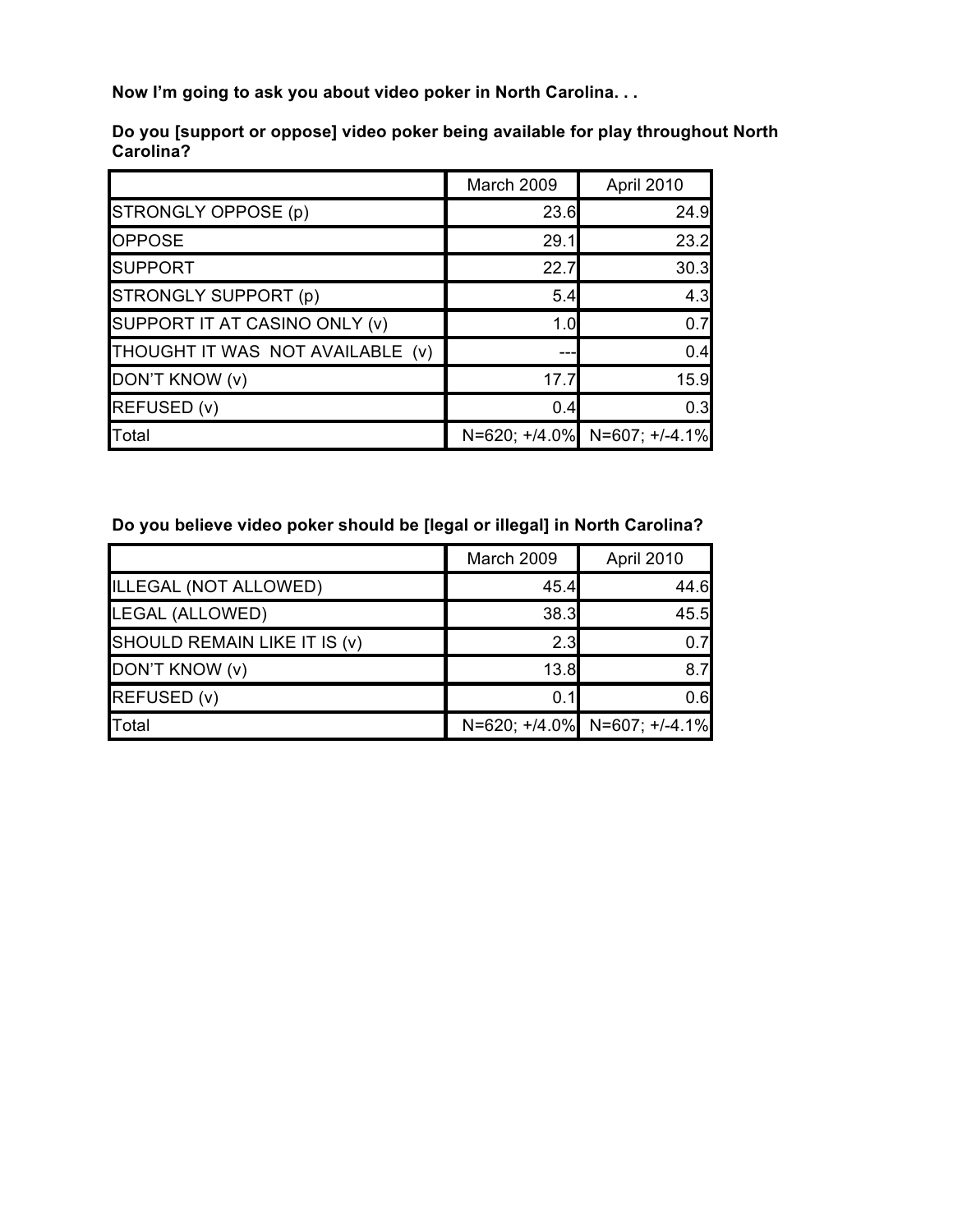**Now, changing topics a bit, I would like to ask you a few questions about gun laws. I'm** going to read you a list of items and I would like you to tell me whether you [agree or **disagree] with each one.**

|                                                      | <b>Strongly</b><br><b>Disagree</b><br>(p) | <b>Disagree</b> | <b>Agree</b> | <b>Strongly</b><br>Agree<br>(p) | Don't<br><b>Know</b><br>(v) |
|------------------------------------------------------|-------------------------------------------|-----------------|--------------|---------------------------------|-----------------------------|
| Permitting people to own semi-<br>automatic handguns | 25.5                                      | 22.2            | 31.7         | 17.1                            | 3.6                         |
| Allowing the sale of assault<br>rifles               | 31.7                                      | 37.8            | 21.3         | 6.6                             | 2.6                         |
| Letting people carry a<br>concealed handgun          | 17.9                                      | 23.3            | 38.7         | 17.8                            | 2.3                         |
| Banning the sale of handguns                         | 31.2                                      | 48.4            | 12.1         | 6.1                             | 2.1                         |

Total=607; +/-4.1%

**Now, I'm going to read you a list of specific ways that some states deal with guns. . . please tell me if you [support or oppose] each of the following in the state of North Carolina.**

|                                                                                 | <b>Strongly</b><br>Oppose (p) | <b>Oppose</b> | <b>Support</b> | <b>Strongly</b><br><b>Support</b><br>(p) | Don't<br><b>Know</b><br>(v) |
|---------------------------------------------------------------------------------|-------------------------------|---------------|----------------|------------------------------------------|-----------------------------|
| Preventing certain people from<br>owning handguns                               | 2.7                           | 9.8           | 48.8           | 34.9                                     | 3.8                         |
| Requiring a "waiting period"<br>before citizens can purchase a<br>handgun       | 3.3                           | 10.9          | 49.9           | 34.3                                     | 1.5                         |
| Preventing gun owners from<br>carrying a concealed handgun<br>in public         | 13.5                          | 34.3          | 27.9           | 19.3                                     | 5.1                         |
| Requiring gun owners to<br>register their handguns with the<br>local government | 6.9                           | 14.1          | 40.5           | 35.9                                     | 2.7                         |

Total=607; +/-4.1%